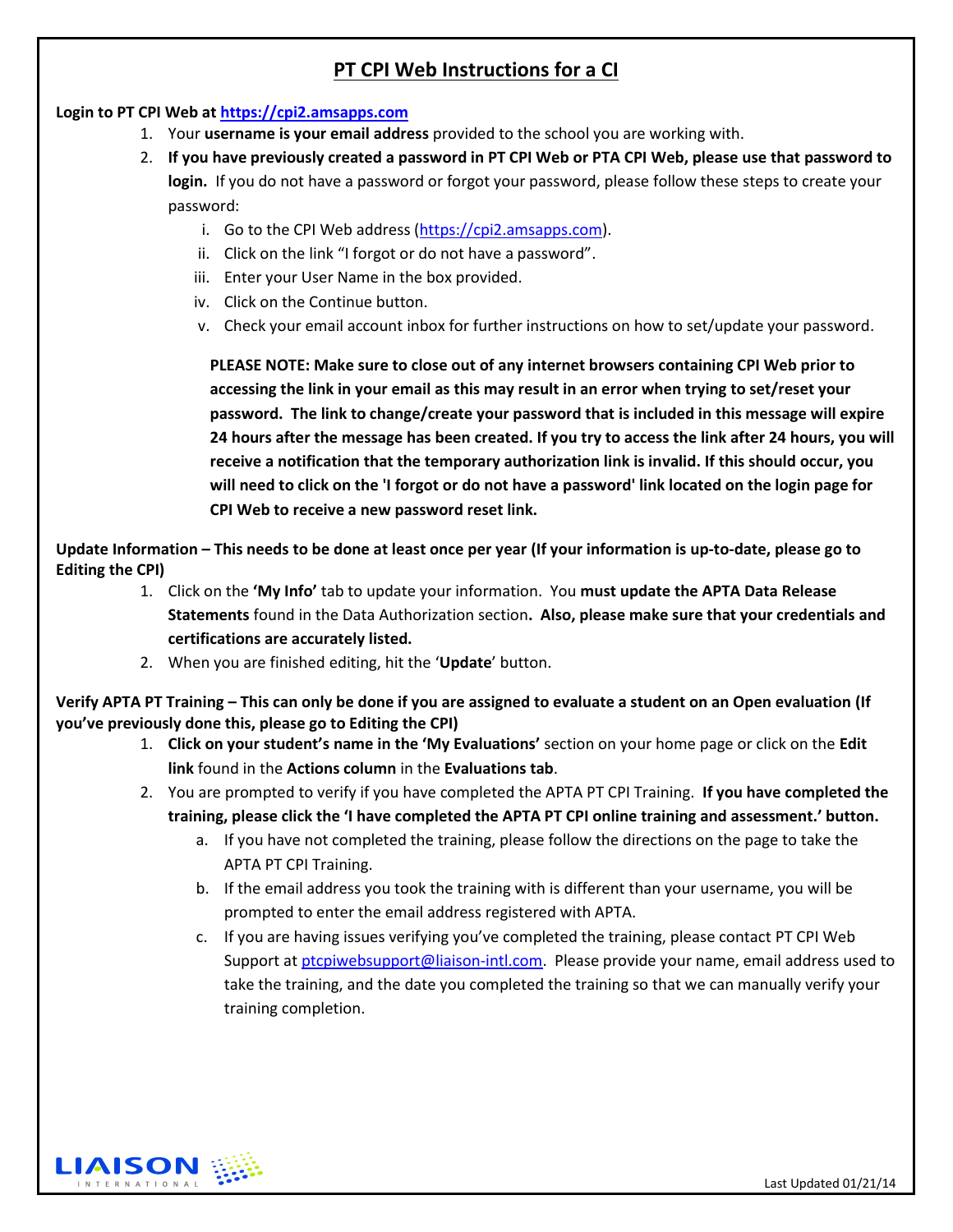#### **Editing the CPI**

- 1. Once you have verified you have completed the APTA PT CPI Training, you will see all 18 sections of the CPI.
	- a. You can edit one criterion at a time by clicking on the **'Edit Now'** link on the right.
	- b. You can edit all criteria at the same time by clicking on the **'Edit All'** column header link.
- 2. Click on 'View Sample Behaviors', 'View Introduction', and 'View Instructions' to view the details of how to fill out the CPI.
- 3. Mouse over any underlined word to view an APTA glossary definition. This is available for the Performance Dimensions and the Anchor Points on the APTA Rating scale.
- 4. **Add comments to the comment box and select the rating for the student on the slider scale.**
- 5. When you are done editing a section, click on the **'Section Sign Off' checkbox and hit the 'Save' button**. **Hitting Save will save the work edited on all criteria. Be sure to save your work!! If you leave the page without saving, your comments could be lost!!**

#### **Signing off on the CPI**

- 1. Once all sections are marked as **'Completed'**, please sign-off on your CPI. In order to sign-off, you would need to click on the **Evaluations tab** and then on the **'Sign-off' link** found in the **Actions column**. Once this has been done, you would need to scroll to the bottom of the page, select the checkbox associated with the signature, and then click on the **'Save' button**.
- 2. **Once you sign off on your CPI, you are unable to make any further edits!** Your student will be able to view your CPI only if they have also signed off on their own CPI.

#### **Viewing your CPI with your Student and Signing-Off on your student's CPI**

- 1. Click on the **Evaluations** tab.
- 2. Click on **'View'** link in the **Actions column**.
- 3. Use the filters to see the comments from both the student and the CI at the same time.
- 4. In the **Evaluations** tab, you will also see a **link to 'Sign-off'** on your student's CPI indicating you've discussed the performance with your student. Please follow the Sign-off procedures listed in the previous section to complete the sign-off on your student's CPI.

### **Additional Features/Tips:**

### **Creating a Critical Incident Report using CPI Web (only to be used as needed)**

- 1. To create a Critical Incident Report, click the link that says **'[Critical Incident]'**.
- 2. Record the details of the incident clearly and concisely without reflecting any biases into the **Behavior, Antecedent, Consequence, and Comments** text boxes.
- 3. Once you are finished recording the incident, click on the **'Submit Critical Incident'** button. When a Critical Incident report is properly submitted, the following text will appear on the screen in bold green lettering, **'You have successfully filed a Critical Incident Report.'** If you do not see this text displayed on the screen, please click on the **'Submit Critical Incident'** button again.
- 4. Once submitted, a Critical Incident Report notification will be emailed to the CCCE, ACCE and student.
- 5. Any completed Critical Incident Reports can be found in the **Critical Incidents** tab where it can be viewed and additional comments can be entered.